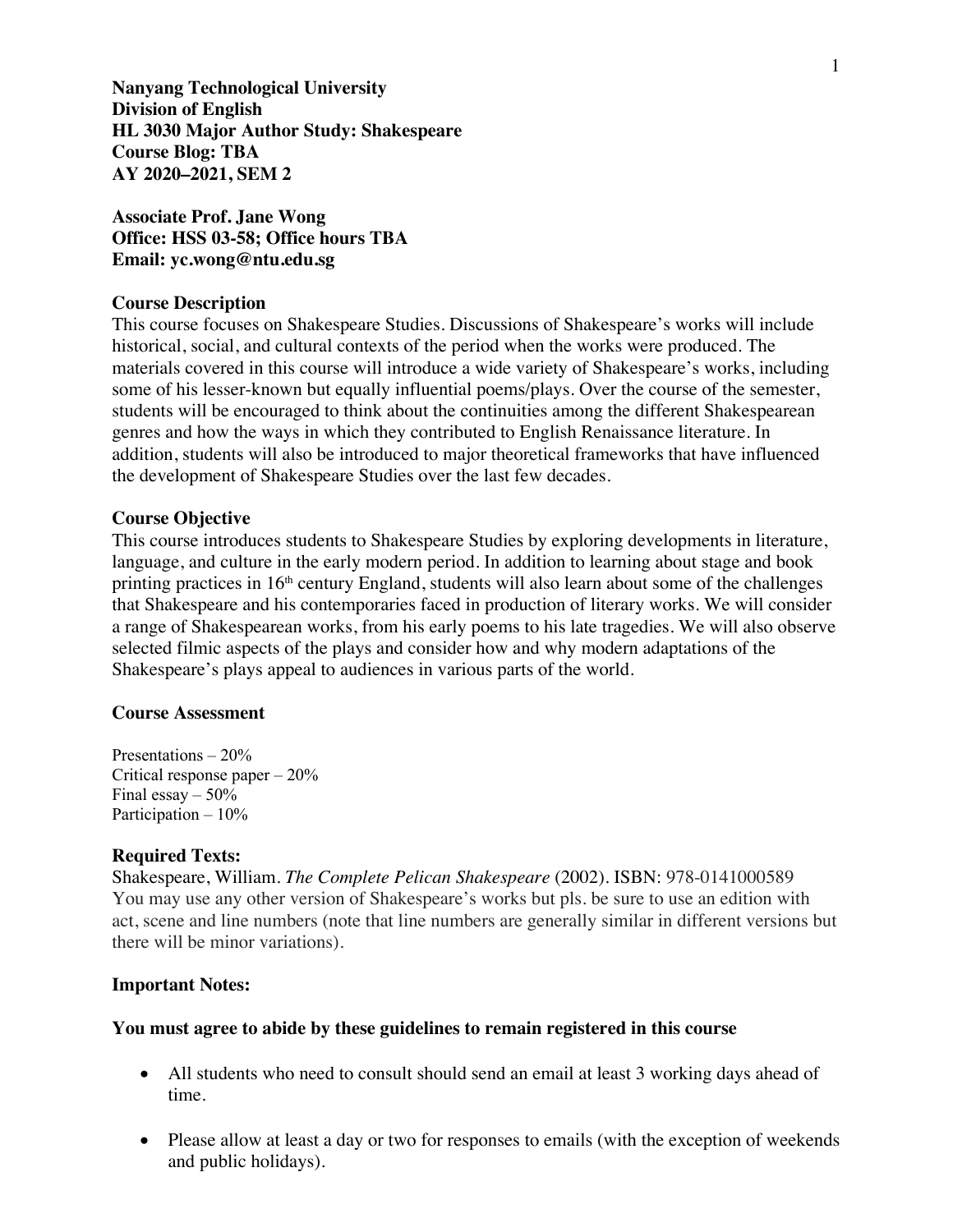• Office consultation: Please come prepared with questions so that we can address your concerns effectively and efficiently.

# **Important Notes:**

- Office consultation: If you would like to make an appointment for consultation outside of office hours, pls. email me at least 3 working days ahead of time. Please come prepared with questions so that we can address your concerns effectively and efficiently.
- Please observe punctuality in class, and if you have to leave early, pls. let me know ahead of time. As usual, pls. be respectful to your classmates and be sure to turn off all electronic devices during lectures and tutorials.

# **Use of course resources:**

- 1) **All materials** distributed in class and on the course blog are meant to be used for class lectures and discussions only. They are not to be re-distributed outside of class for any other purposes. If you wish to use the materials for your assignments, you must cite them accordingly.
- 2) You are not allowed to record lectures in any form without permission from the instructors. If you have any special requests regarding this matter, you're welcome discuss your concerns with me.
- If you are unable to attend class, it is your responsibility to check our course blog for updates or announcements that you may have missed.
- Late assignments: written assignments that are submitted late will receive a penalty of half a grade each day (including weekends and holidays); if I do not receive an assignment a week after it is due, you will receive a 0 for the essay.
- Absence in class: if you are absent on the day when an in-class writing assignment is due, you will not be able to make-up for this. Those who are absent for presentations will not have the opportunity to make-up their work in another group's presentation.
- Any attempt at plagiarism will be subjected to university disciplinary action. Please familiarize yourself with the university's academic integrity policies here: http://www.ntu.edu.sg/ai/Pages/academic-integrity-policy.aspx